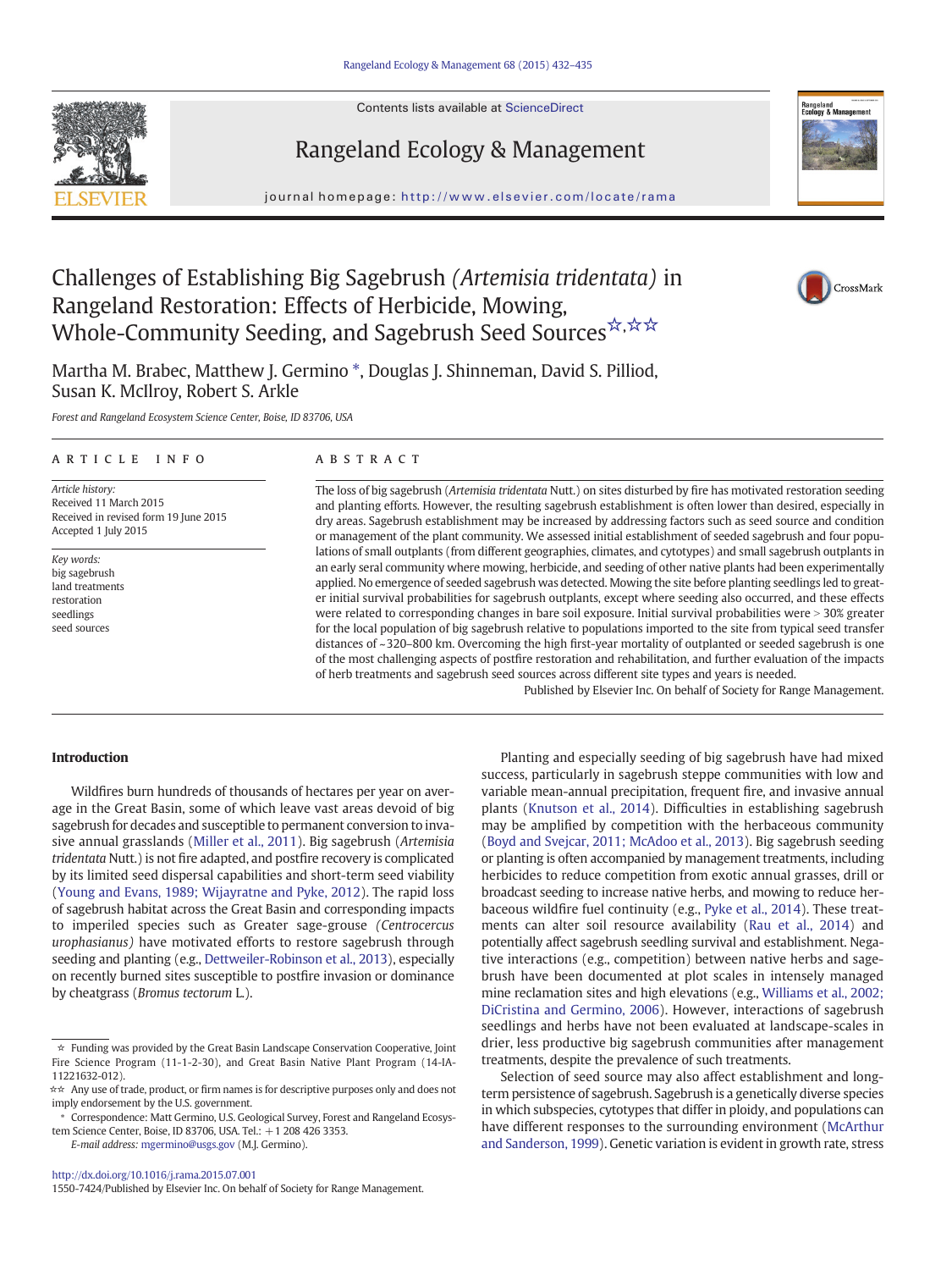and climate responses, water-use efficiency, depth of rooting, phenology, and other related variables (e.g., [Welch and Jacobson, 1988; Maier](#page-3-0) [et al., 2001](#page-3-0)) that enable sagebrush to occupy diverse abiotic environments and likely influence interaction with herbs. For example, big sagebrush populations with rapid growth rates may evade competitive exclusion by attaining large stature and deeper roots before herbaceous competitors exhaust soil resources.

The objective of this study was to evaluate how initial establishment of big sagebrush seedlings is influenced by management treatments of the herbaceous community and to determine how these effects vary among four populations of big sagebrush (including a polyploid) originating from different climates. We predicted that treatments resulting in lower abundances of competing herbs would increase survival of sagebrush outplants. We also expected sagebrush seedlings from local seed would have greater survival compared with seedlings from seed collected from 320–800 km away, although populations from drier/warmer climates or polyploids might have advantages under drought conditions.

### Materials and Methods

The experiment was conducted in a large, fenced area with loam soils where livestock had been excluded since 2012 in Birds of Prey National Conservation Area (BOP NCA) in southwestern Idaho (lat 43°13'50"N, long 116°19'20"W). The historical plant community was dominated by A. tridentata subsp. wyomingensis and secondarily by A. tridentata subsp. tridentata, but multiple fires and past land use eliminated them from the study area and much of the surrounding landscape. The area last burned in 1987. Before the experimental treatments, the plant community was dominated by cheatgrass, a non-native tumble-mustard (Sisymbrium altissimum L), and Sandberg's bluegrass (Poa secunda J Presl, an early seral perennial).

Twenty-four 1-ha plots separated by untreated, 1-ha areas were arranged in three replicate blocks using a full-factorial, completely randomized combination of four management practices (no treatment, herbicide application, mowing, and mowing plus herbicide) and two seeding treatments (seeded and unseeded). A minimum-till drill (7512 OTG Drill, Truax Company, New Hope, MN, USA) simultaneously drilled certain seeds (e.g., grasses and forbs) and imprinted others (e.g., sagebrush and other shrubs) in alternating strips aligned with separate seed boxes, in November 2012 (Table A2). Multiple sagebrush populations were outplanted into each plot. Control plots were untreated and unseeded. Following wetter than average growing conditions in 2011, cheatgrass and exotic forbs had created tall  $(>$  ~0.5 m), dense standing litter by spring 2012. Herbicide plots were prep-mowed in April 2012 (customarily used to reduce interception by standing/ senesced vegetation). Mow-only and mow  $+$  herbicide plots were mowed in May 2012, after appreciable grass growth. Mowing was to 10 cm stubble height using a tractor-pulled rotomower. Herbicide plots received 280  $g \cdot ha^{-1}$  of glyphosate with a boomless sprayer without surfactant in April 2012 following mowing and then  $280 \text{ g} \cdot \text{ha}^{-1}$  of imazapic with Hasten surfactant via a calibrated boom sprayer in October 2012.

We obtained seedlings from four populations of A. tridentata subsp. tridentata, from different ecoregions, mean annual temperature and annual precipitation (MAT/MAP) ranges, and cytotypes, including:

- 1) Idaho, BOP NCA,  $10.8^{\circ}$ C/297 mm · yr<sup>-1</sup>, diploid,
- 2) New Mexico, San Luis Mesa,  $9.9^{\circ}$ C/265 mm  $\cdot$  yr<sup>-1</sup>, tetraploid,
- 3) California, near Benton,  $8.9^{\circ}$ C/250 mm  $\cdot$  yr<sup>-1</sup>, diploid, and
- 4) Oregon, near Echo,  $11.5^{\circ}$ C/239 mm  $\cdot$  yr<sup>-1</sup>, diploid.

The Oregon and California sources appeared to have the fastest and slowest growing strategies, respectively, based on growth of adults in other common gardens (MJ Germino, unpublished data). Seedlings were propagated outdoors by sowing seeds into 10  $\text{cm}^3$  cone-tainers filled with native soils (silty loam) on 10 August 2012. Germination occurred within a week. Cone-tainers were rearranged periodically to limit the influence of microsite and watered one to two times daily depending on climate conditions. Plants overwintered (January to March 2013) in a nursery cold-storage facility. Seedlings were shifted to full sun and cold-hardened with exposure to  $<$  0 $<$  C surface temperatures before outplanting in March 2013, when shoot heights were 4–5 cm. Outplants were approximately the size of young seedlings that undergo the most culling and selection (based on other observations we have made, e.g., [DiCristina and Germino, 2006\)](#page-3-0), about 1/10 size of stock that agencies usually plant (21–24 months old, ~30 cm shoot height, roots densely filling cone-tainer) and  $\sim$  5–10 $\times$  larger than ~1- to 3-week-old germinants.

Seedling outplanting occurred from 16 March to 10 April 2013. Seedlings were bare-root transplanted into small holes created with pickaxes and received 1 L of supplemental water two times in the first month after outplanting (watering is customary in the BOP NCA). Soils were hand-packed around seedling roots, resulting in an ~2 cm deep and ~20 cm diameter basin-like depression of bare soil around each seedling. Nine seedlings from each of the four populations were outplanted in a completely stratified and intermixed pattern into each of the 24 plots (36 seedlings  $\cdot$  plot<sup>-1</sup>, 864 total), with 12-15 m distance between each seedling.

Survival of seedling outplants was measured in April, May, July, and September 2013 and in March 2014. Mortality was assumed when a plant was gone or all foliage was missing and no re-greening occurred after rain. Percent ground cover of functional group or key species (e.g., annual grasses) was measured using digital, grid-point intercept sampling of nine aerial photographs of 1  $m<sup>2</sup>$  areas per plot in July 2013 (SamplePoint software, [Pilliod and Arkle, 2013\)](#page-3-0).

# Data Analysis

Semiparametric proportional-hazard regression was used to estimate the effects of mowing, herbicide, herb seeding, and sagebrush seed source on seedling hazards of death (coxph function in survival library of R, version 3.0.2). The "exact" marginal likelihood method in this function was used to separate dates of mortality that were otherwise not detected on a particular sampling date ("tied" data). The regression model could not accommodate the entire observation period because of high seedling mortality up to July 2013 and little thereafter. We used survival analysis to examine seedling survival only during April, May, and June 2013, when the most significant die-off occurred. Significance of differences in cover were determined with full-factorial generalized linear model in JMP (version 11, SAS Institute, Cary, NC, USA) with  $\alpha = 0.05$ .

#### **Results**

The study coincided with warmer and drier-than-normal conditions: for the 2013 water year, MAT =  $11.9^{\circ}$ C and MAP = 237 mm  $\cdot$  yr<sup>-1</sup>, compared with the mean values of 10.8°C and 297 mm  $\cdot$  yr<sup>-1</sup>. Only 60 mm of precipitation was received in March to June of 2013, compared with a 70-year average of 120 mm. Grand means for cover were 22% soil, 27% litter, 22% cheatgrass, 22% Sandberg's bluegrass, and  $<$  5% each of tumble mustard and Russian thistle (Salsola kali L). Across all treatments, few to no shrubs or forbs that were seeded in 2012 were evident in 2013, probably as a result of the drought. Cover classes differed in the seeded and mowing  $+$  herbicide  $+$  seeding plots in the bare soil category only. Seeding led to a reduction in bare soil cover (22.6  $\pm$  6%,  $\chi^2$  = 6.0, P = 0.01) across all treatment types, and combination of mowing  $+$  herbicide  $+$  seeding further reduced bare soil (19  $\pm$  4%,  $\chi^2$  = 7.8, P < 0.01). Also, mowed plots had considerably more bare soil than control plots (32  $\pm$  5% vs. 18  $\pm$  4% soil, respectively, although marginally significant in spite of the large effect size,  $\chi^2 = 2.5$ ,  $P = 0.1$ ), but seeding mowed plots reduced bare soil back to 21  $\pm$  7%. Cheatgrass covered 16.4  $\pm$  15% of unseeded plots and 21  $\pm$ 12% of seeded plots (n.s.). No seeded sagebrush germinated, or at least survived to be counted, in seeded plots.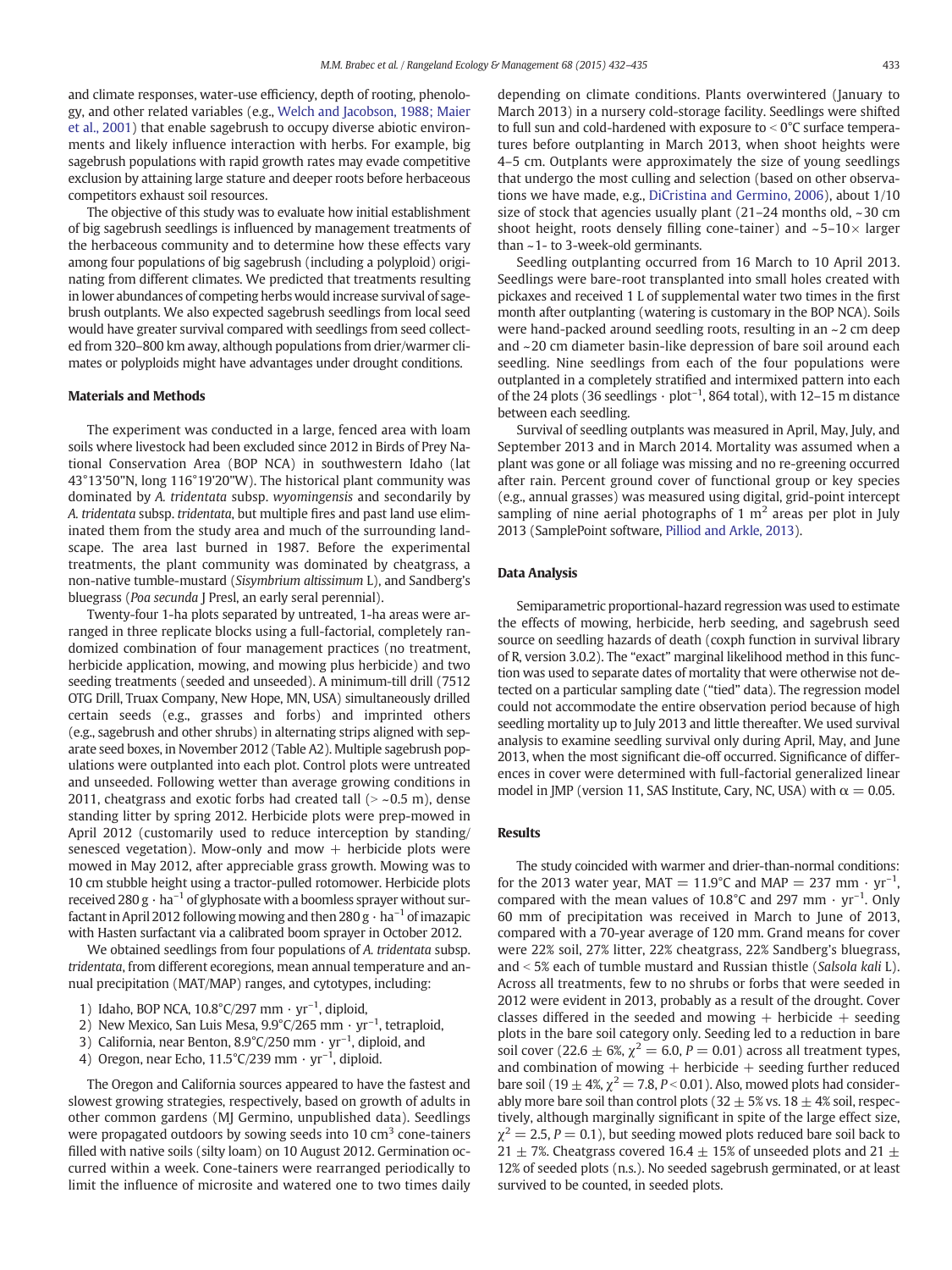<span id="page-2-0"></span>Management treatments and seed source influenced sagebrush seedling survival times, according to Cox "hazards of death" ( $\chi^2$  = 39.4,  $P < 0.0001$ , Table 1). The risk of seedling mortality decreased  $>$ 50% with mowing but increased 2.2-fold where seeding followed mowing (Fig. 1, Table 1, the hazard ratio of 0.53 indicated that rate or "hazard" of death was 0.53 per seedling in mowed plots relative to seedlings in control plots, compared with 2.2 seedlings dying in mowed  $+$  seeded plots per seedling in control plots). The combination of mowing  $+$  herbicide  $+$  seeding increased the hazard of death for sagebrush 2-fold (57 seedlings died compared with 26 with herbi $cide + moving$ , Table 1).

Distant seed sources for outplanting had lower initial survival than the local population: For every one local that died, 1.3–1.6 of the seedlings from California, New Mexico, or Oregon perished in spite of their either being from warmer or drier climates or being polyploid (Table 1, [Fig. 2](#page-3-0)). By July 2013, 23 local seedlings remained overall, whereas  $<$  14 seedlings from each of the other populations remained. Thus, the local population had at least 64% more surviving individuals than other populations at that point in the study.

# Discussion

The greater initial survival of sagebrush seedlings with diminished herbaceous cover as a result of mowing and, to a lesser extent, herbicide, is consistent with other studies that found relatively rapid growth, recovery, and establishment of sagebrush under conditions of reduced competition from herbaceous vegetation [\(Boyd and Svejcar, 2011;](#page-3-0) [Davies et al., 2013; McAdoo et al., 2013](#page-3-0)). The negative effect of drill seeding on initial seedling survival was likely due to increased ground disturbance, leading to more cheatgrass competition in seeded plots, given that seeded native species did not establish.

Our ability to make generalizable inferences on the importance of factors such as climate of origin, growth strategy, and polyploidy is limited without multiple populations of each condition, but our results do indicate that in general terms, seed source can play an important role in seedling survival. Our inferential power was also weakened by the substantial mortality among all seedlings, which appeared related to drought, and may have been lessened if larger stock was used and planted in fall. Considering these limitations, support for our predictions was mixed. Populations that were either tetraploid or fast growing and from warmer/drier climates did not have greater initial survival under any treatment condition. However, initial survival probability was greater for the local relative to other populations, regardless of treatment, which is consistent with the concept of local adaptation. Local sagebrush populations may have undergone past selection for survival with invasive annual plants that now dominate large areas of southwest Idaho.

#### Table 1

Coefficients of sagebrush seedling survival model results from outplantings into treatment plots (averaged across treatments) at the Birds of Prey National Conservation Area. Hazard ratios > 1 indicate increased hazards of death relative to the base level of the explanatory variable (i.e., similar to a relative death rate). The base level is unseeded control for the treatment factor and the local Idaho seed source for the population factor.

| Variable                            | Parameter<br>estimate | Hazard<br>ratio | Mean<br>(SE) | Z        | P value |
|-------------------------------------|-----------------------|-----------------|--------------|----------|---------|
| Population: California              | 0.487                 | 1.628           | 0.156        | 3.120    | 0.002   |
| Population: New Mexico              | 0.276                 | 1.318           | 0.153        | 1.800    | 0.072   |
| Population: Oregon                  | 0.260                 | 1.298           | 0.154        | 1.690    | 0.090   |
| Seeded                              | $-0.160$              | 0.852           | 0.220        | $-0.730$ | 0.467   |
| Mowed                               | $-0.634$              | 0.530           | 0.218        | $-2.920$ | 0.004   |
| Mowed x Seeded                      | 0.797                 | 2.219           | 0.309        | 2.580    | 0.010   |
| Herbicide                           | 0.066                 | 1.068           | 0.221        | 0.300    | 0.765   |
| Herbicide x Seeded                  | $-0.430$              | 0.650           | 0.311        | $-1.380$ | 0.166   |
| Mowed $+$ Herbicide                 | $-0.200$              | 0.819           | 0.219        | $-0.910$ | 0.361   |
| Mowed $+$ Herbicide $\times$ Seeded | 0.708                 | 2.029           | 0.314        | 2.250    | 0.024   |



Fig. 1. Differences in sagebrush seedling survivorship among treatments in the Birds of Prey National Conservation Area by month, for four populations of sagebrush outplants combined. Outplanting occurred from 16 March to 10 April. Asterisks denote significant differences from controls, which are shown by dotted lines in all three panels (unseeded, the base level for comparison for supporting statistics, repeated in lower panels to allow comparison, see Table 1 for statistics). Mortality did not occur from September to March, so those data are not shown.

#### Implications

Initial establishment (first growing season) is an important demographic milestone in the life history of big sagebrush, and factors that increase longevity, and especially establishment to adulthood, could increase seeding or planting outcomes ([Boyd and Obradovich, 2014](#page-3-0)). Large numbers of seeds and seedlings are used in restoration projects, and even small percentage increases in initial survival are worthwhile, particularly in relatively warm, dry, and invaded sites like our study site. These site types often require multiple and often repeated restoration actions, and consideration of how one treatment affects subsequent treatments may improve restoration outcomes. Further testing conducted across different years and sites, without supplemental watering and with different seedling stock types and planting approaches (i.e., season of planting), will help guide large sagebrush seeding and planting investments in rangelands across the western United States.